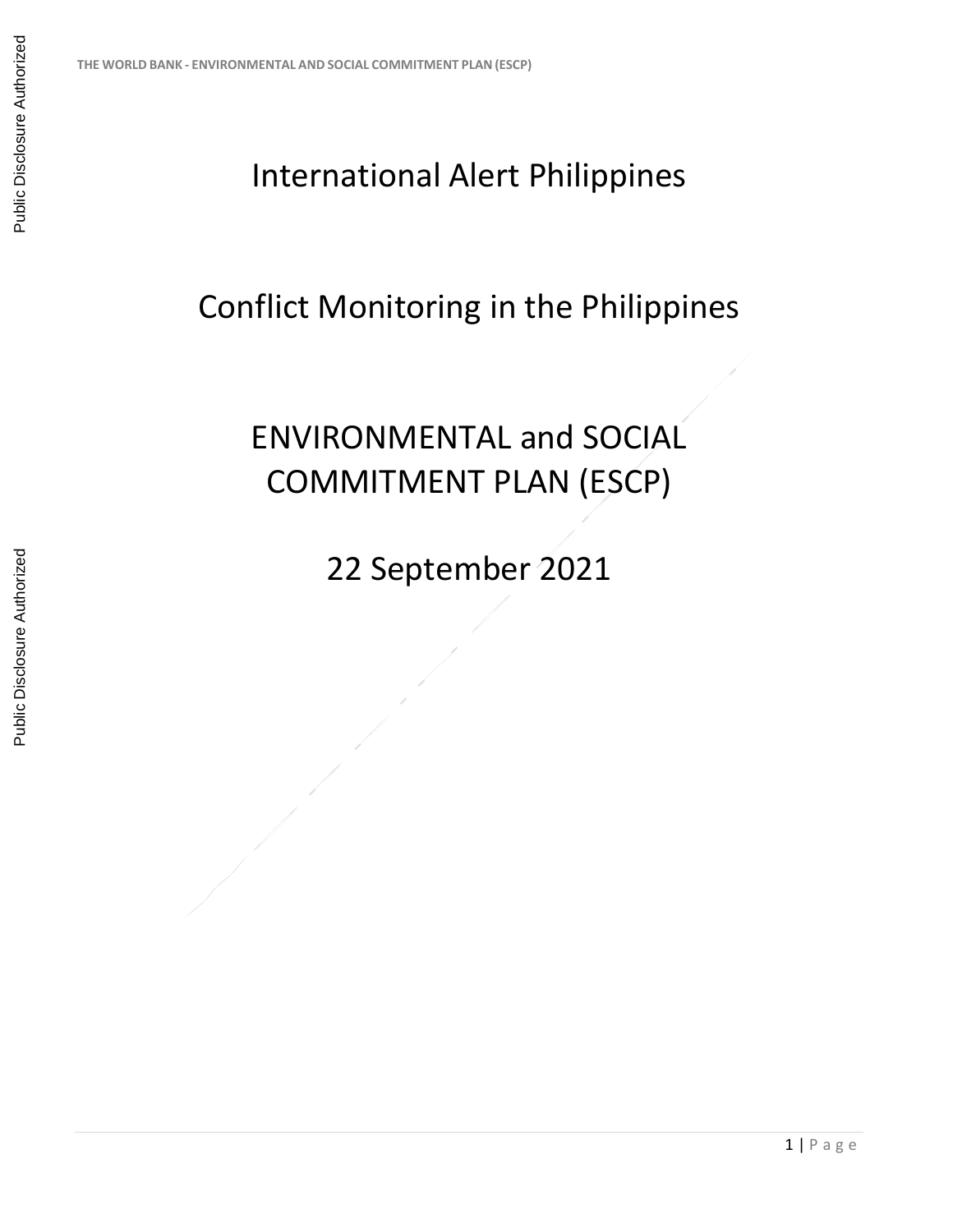## **ENVIRONMENTAL AND SOCIAL COMMITMENT PLAN**

- 1. International Alert Philippines will implement a project that aims to provide useful, timely, and reliable conflict data and analysis that enables key stakeholders to develop relevant policy responses, strategies, advocacies, and actions. The World Bank has agreed to provide financing for the Project.
- 2. International Alert Philippines will employ material measures and actions to implement the Project following the Environmental and Social Standards (ESSs) of the World Bank. This Environmental and Social Commitment Plan (ESCP) sets out material measures and actions, any specific documents or plans, as well as the timing for each of these.
- 3. International Alert Philippines will also comply with the provisions of any other E&S documents required under the ESF and referred to in this ESCP, such as Stakeholder Engagement Plans (SEP) and the timelines specified in those E&S documents.
- 4. International Alert Philippines is responsible for compliance with all requirements of the ESCP even when the implementation of specific measures and actions is conducted by the Ministry, agency or unit referenced in item 1 above.
- 5. The implementation of the material measures and actions set out in this ESCP will be monitored and reported to the World Bank by International Alert Philippines as required by the ESCP and the conditions of the legal agreement. The World Bank will monitor and assess progress and completion of the material measures and actions throughout the implementation of the Project.
- 6. As agreed by the World Bank and International Alert Philippines, this ESCP may be revised from time to time during Project implementation to reflect adaptive management of Project changes and unforeseen circumstances or in response to the assessment of Project performance of the ESCP. In such circumstances, International Alert Philippines will agree to the changes with the World Bank and will update the ESCP to reflect such changes. Agreement on changes to the ESCP will be documented through the exchange of letters signed between the World Bank and International Alert Philippines. International Alert Philippines will promptly disclose the updated ESCP on its website and relevant platforms.
- 7. Where Project changes, unforeseen circumstances, or Project performance result in changes to the risks and impacts during Project implementation, International Alert Philippines shall provide additional funds, if needed, to implement actions and measures to address such risks and impacts. This may be unlikely, however as project activities will be conducted in areas in the BARMM with low-security threats and risks.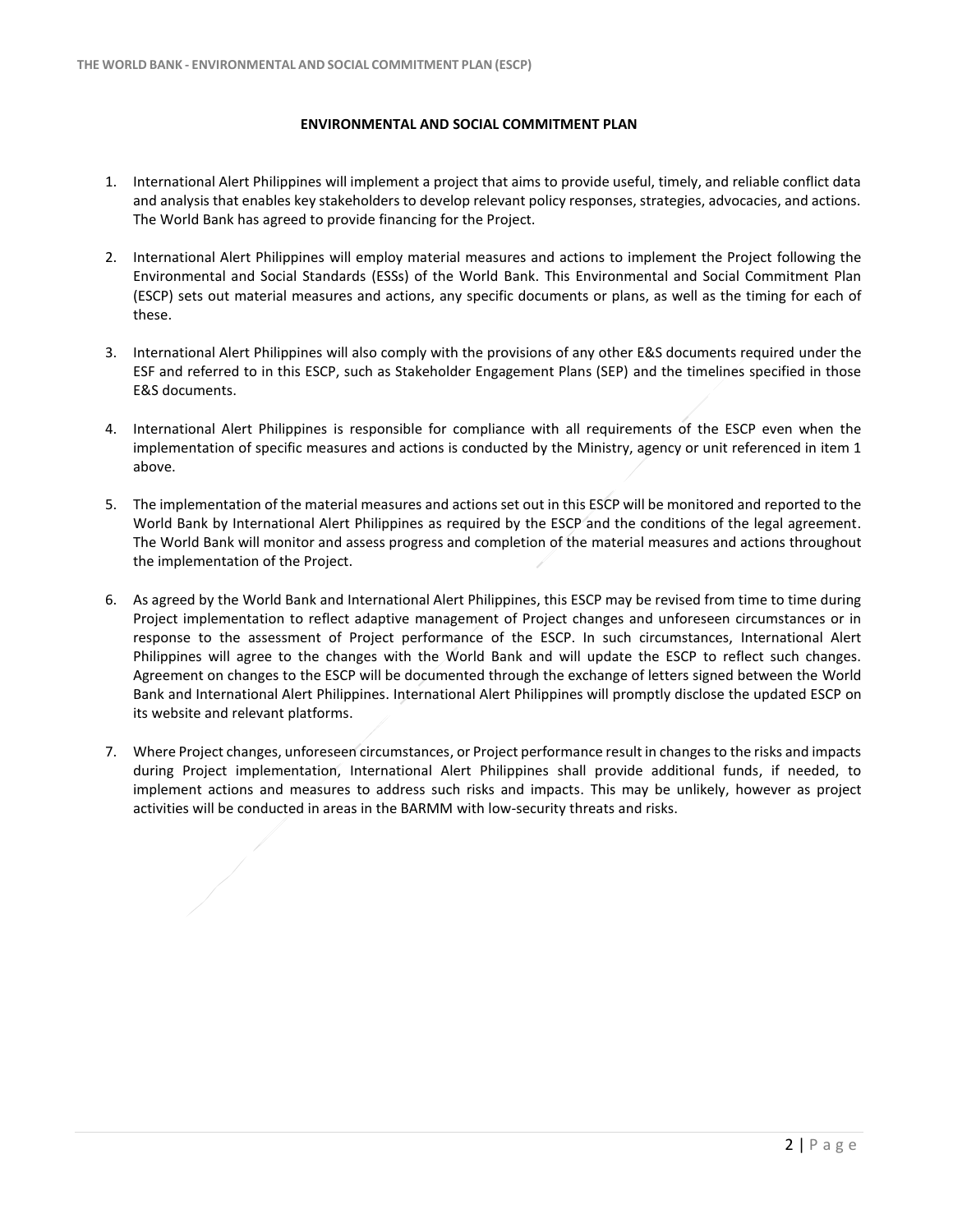|   | <b>MATERIAL MEASURES AND ACTIONS</b>                                                                                                                                                                                                                                                                                                                                                                                                                                                                                                                                                                                                                                                             | <b>TIMEFRAME</b>                                                                                                                                 | <b>RESPONSIBLE ENTITY/</b><br><b>AUTHORITY</b>                  |  |
|---|--------------------------------------------------------------------------------------------------------------------------------------------------------------------------------------------------------------------------------------------------------------------------------------------------------------------------------------------------------------------------------------------------------------------------------------------------------------------------------------------------------------------------------------------------------------------------------------------------------------------------------------------------------------------------------------------------|--------------------------------------------------------------------------------------------------------------------------------------------------|-----------------------------------------------------------------|--|
| A | <b>REGULAR REPORTING</b><br>Alert will submit security assessments and updates on project implementation<br>status, including the ESCP as required by the Bank.                                                                                                                                                                                                                                                                                                                                                                                                                                                                                                                                  | Quarterly security assessments and<br>updates on project implementation<br>Three months after end date of the<br>Project, for completion reports | Country Director, Senior Programme<br>Manager, Security Officer |  |
| B | <b>INCIDENTS AND ACCIDENTS</b><br>Categorization of incidents based on the threat level to project staff, partners<br>and beneficiaries are embedded in Alert's Security Manual and serves as a<br>guide for response and reporting protocols. Critical events that warrant<br>immediate reporting or within 48 hours to donors include high-level health,<br>safety and security threats to life and safety such as covid19 infection,<br>kidnapping, involvement in clan feuds and other violent flashpoints.<br>In such cases, the Alert Incident Management Team (IMT) will provide<br>sufficient details regarding the incident along with the actions and measures<br>taken to address it. | Notify the Bank within 24 hours of high-<br>level security threats to project staff,<br>partners, and beneficiaries                              | Senior Management Team with Alert<br>IMT                        |  |
| C | <b>CONTRACTORS MONTHLY REPORTS</b><br>Project consultants are required to submit monthly reports covering all<br>accomplishments and deliverables completed to show progress made against<br>the terms of reference agreed on in the contract and/or service agreement.<br>Upon review of monthly progress reports, the management team will issue a<br>certificate of satisfactory completion as part of the monitoring process and<br>ensuring the quality of services delivered by project consultants.                                                                                                                                                                                       | Scope and schedule follow approved work<br>plan and schedule of each contractor                                                                  | Senior Programme Manager for<br><b>Conflict Monitoring</b>      |  |
|   | <b>ESS1: ASSESSMENT AND MANAGEMENT OF ENVIRONMENTAL AND SOCIAL RISKS AND IMPACTS</b>                                                                                                                                                                                                                                                                                                                                                                                                                                                                                                                                                                                                             |                                                                                                                                                  |                                                                 |  |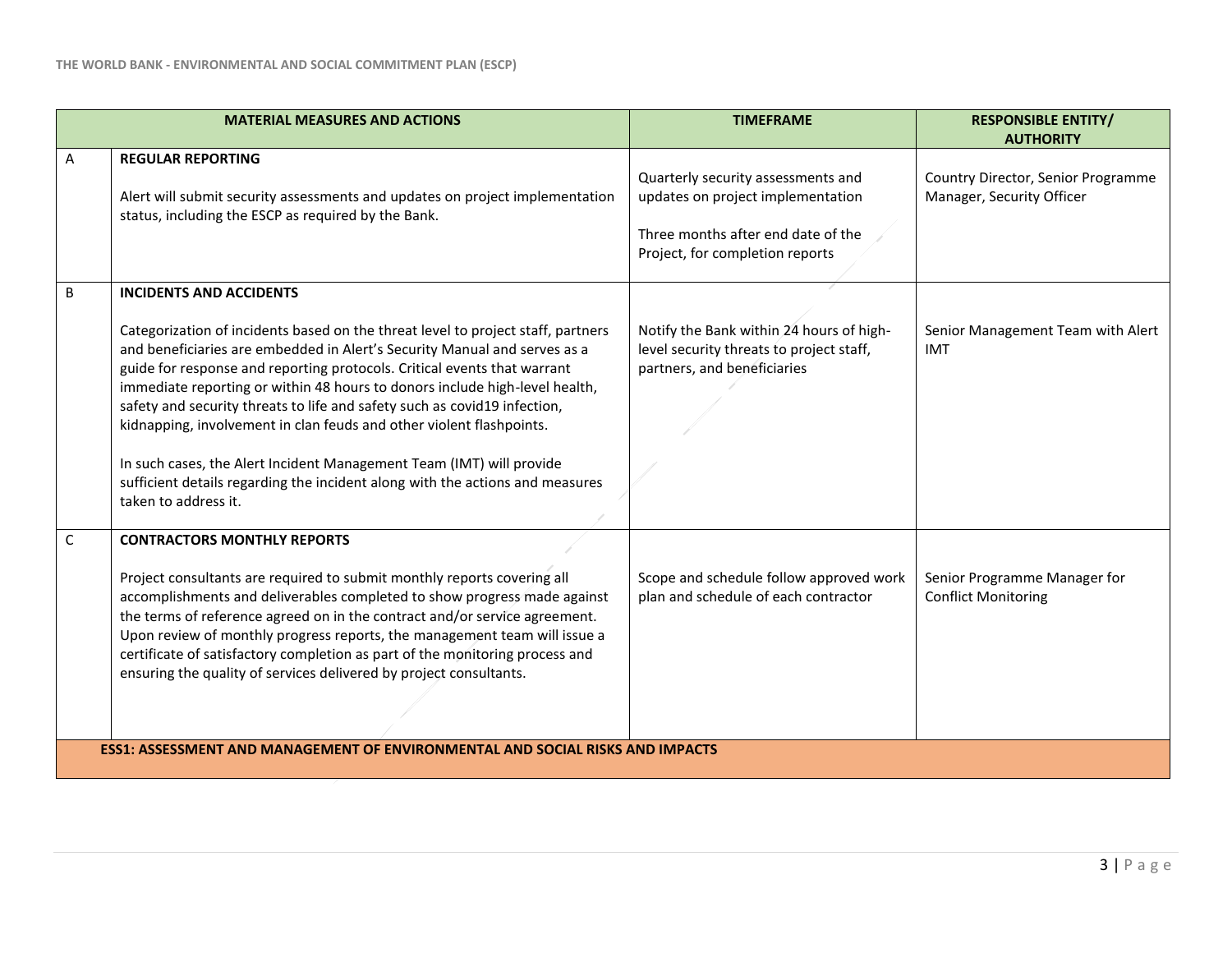|     | <b>MATERIAL MEASURES AND ACTIONS</b>                                                                                                                                                                                                                                                                                                                                                                                                                                                                                                                                                                                                                                                                                                                                                                                                                                                                                      | <b>TIMEFRAME</b>                                                                                           | <b>RESPONSIBLE ENTITY/</b><br><b>AUTHORITY</b>                                  |
|-----|---------------------------------------------------------------------------------------------------------------------------------------------------------------------------------------------------------------------------------------------------------------------------------------------------------------------------------------------------------------------------------------------------------------------------------------------------------------------------------------------------------------------------------------------------------------------------------------------------------------------------------------------------------------------------------------------------------------------------------------------------------------------------------------------------------------------------------------------------------------------------------------------------------------------------|------------------------------------------------------------------------------------------------------------|---------------------------------------------------------------------------------|
| 1.1 | <b>ORGANIZATIONAL STRUCTURE</b><br>Alert will establish and maintain an organizational structure that includes a<br>Management Team and qualified staff with relevant skills and experience to<br>support risk management and project implementation.<br>A total of eight (8) core staff will be involved in the Project, covering the two<br>project components on conflict monitoring and advocacy. The Project will be<br>managed and implemented by the following Alert Philippines staff: (1) Senior<br>Programme Manager for Conflict Monitoring, (1) ICT Manager, (1)<br>Communications Officer, (3) Data Encoders and (1) Data Reviewer, and (1)<br>Analyst/Quantitative Specialist. Other key staff members of Alert, including<br>consultants, will provide technical support and expert advice. The three (3)<br>academic partners will also support advocacy and dissemination strategies for<br>the Project. | Management Team and staff complement<br>will be in place upon project start date to<br>project completion. | Senior Management Team for<br>functional oversight, Senior<br>Programme Manager |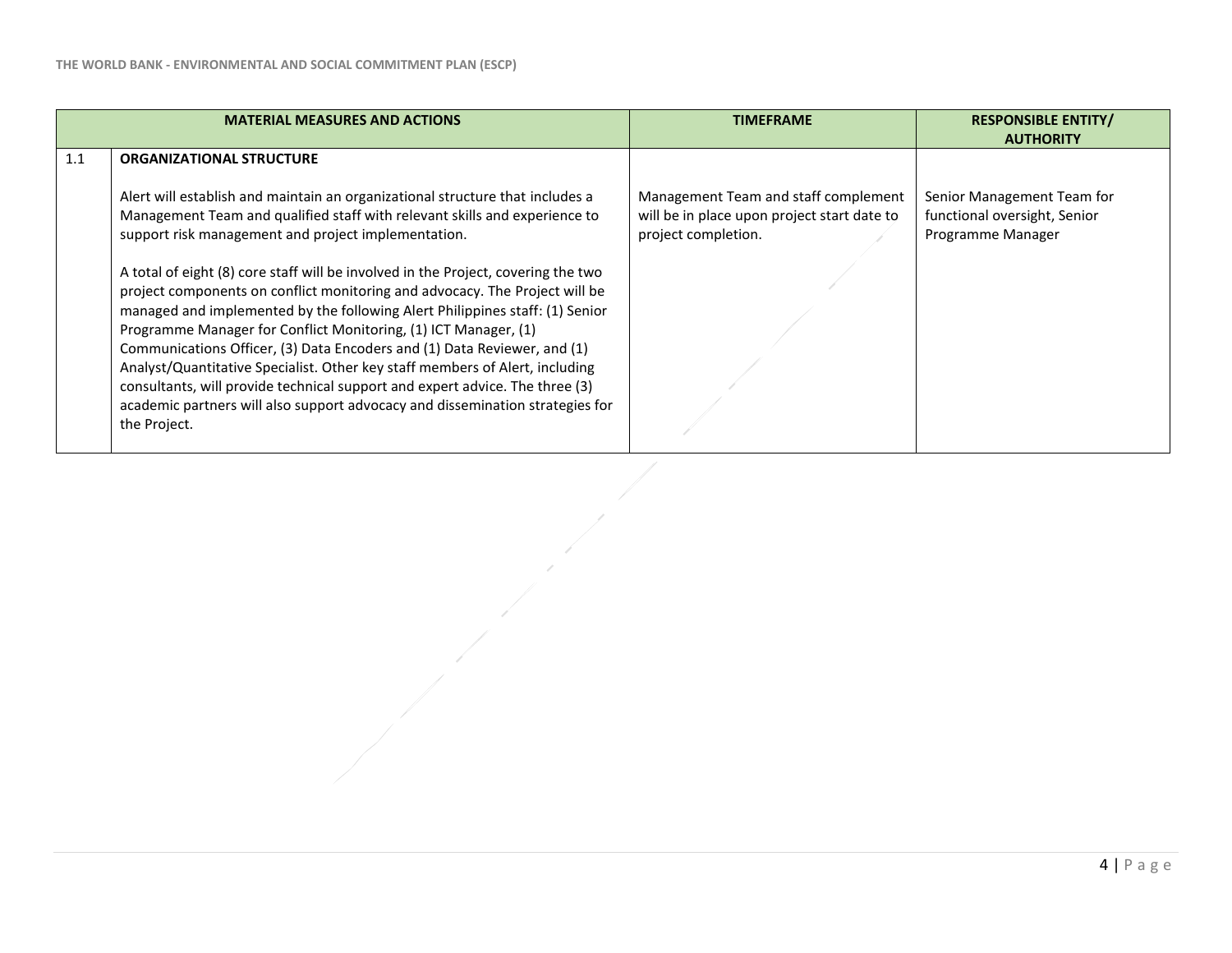|     | <b>MATERIAL MEASURES AND ACTIONS</b>                                                                                                                                                                                                                                                                                                                                                                                                                                                                                                                                                                                                                                                                                                                                                                                                                                                                                                                                                                                                                                                                                                                                                                                                                                                                                                                                                                                                                                                                                                                                                                                                         | <b>TIMEFRAME</b>                                                                                                                                                                                                                                                                                          | <b>RESPONSIBLE ENTITY/</b><br><b>AUTHORITY</b>                                                                         |
|-----|----------------------------------------------------------------------------------------------------------------------------------------------------------------------------------------------------------------------------------------------------------------------------------------------------------------------------------------------------------------------------------------------------------------------------------------------------------------------------------------------------------------------------------------------------------------------------------------------------------------------------------------------------------------------------------------------------------------------------------------------------------------------------------------------------------------------------------------------------------------------------------------------------------------------------------------------------------------------------------------------------------------------------------------------------------------------------------------------------------------------------------------------------------------------------------------------------------------------------------------------------------------------------------------------------------------------------------------------------------------------------------------------------------------------------------------------------------------------------------------------------------------------------------------------------------------------------------------------------------------------------------------------|-----------------------------------------------------------------------------------------------------------------------------------------------------------------------------------------------------------------------------------------------------------------------------------------------------------|------------------------------------------------------------------------------------------------------------------------|
|     |                                                                                                                                                                                                                                                                                                                                                                                                                                                                                                                                                                                                                                                                                                                                                                                                                                                                                                                                                                                                                                                                                                                                                                                                                                                                                                                                                                                                                                                                                                                                                                                                                                              |                                                                                                                                                                                                                                                                                                           |                                                                                                                        |
| 1.2 | <b>ENVIRONMENTAL AND SOCIAL ASSESSMENT</b><br>Alert has carried out assessments to evaluate the risks and potential impacts<br>of the Project and identify appropriate mitigation measures and actions to be<br>undertaken should these scenarios arise in the course of project<br>implementation.<br>Project risks identified include: (a) misrepresentation of Conflict Alert data,<br>(b) resistance from stakeholders on policy recommendations and advocacy<br>messages, (c) COVID-19 infection among project stakeholders in the conduct of<br>project activities, (d) threats on data security and, (e) security threats to<br>project staff, partners and beneficiaries such as through the escalation of<br>conflict or violence, especially concerning the upcoming national elections.<br>Alert commits to implement measures to mitigate the identified risks such as<br>through the following: (a) publication of latest CA data with objective analysis<br>supported by evidence and active monitoring of utilization for immediate<br>correction and/or clarification via relevant platforms when necessary, (b)<br>utilization of political and social capital with local and national actors and<br>institutions to counter any negative publicity, (c) continued strengthening of<br>security measures to safeguard against potential threats to the CA system and<br>website, (d) ensure strict compliance to health protocols while employing<br>context and conflict-sensitive approaches, and e) conduct regular security<br>assessments and conflict monitoring and analysis for immediate and nuanced<br>responses. | Risk matrices and mitigation strategies<br>prepared and approved one month before<br>project commencement<br>Monitoring of risks will be conducted<br>throughout project implementation<br>Review and updating of mitigation<br>strategies will be conducted quarterly as<br>part of security assessments | Country Director, Deputy Country<br>Director, Senior Programme<br>Manager for Conflict Monitoring,<br>Security Officer |
|     | Alert also commits to developing and implementing a security plan to ensure<br>the safety and well-being of all project stakeholders. This shall cover standard<br>operating procedures during fieldwork and protocols in cases of emergency.                                                                                                                                                                                                                                                                                                                                                                                                                                                                                                                                                                                                                                                                                                                                                                                                                                                                                                                                                                                                                                                                                                                                                                                                                                                                                                                                                                                                | The project operations manual includes a<br>section on the security plan developed<br>and approved before project<br>commencement and in force until project<br>completion.                                                                                                                               |                                                                                                                        |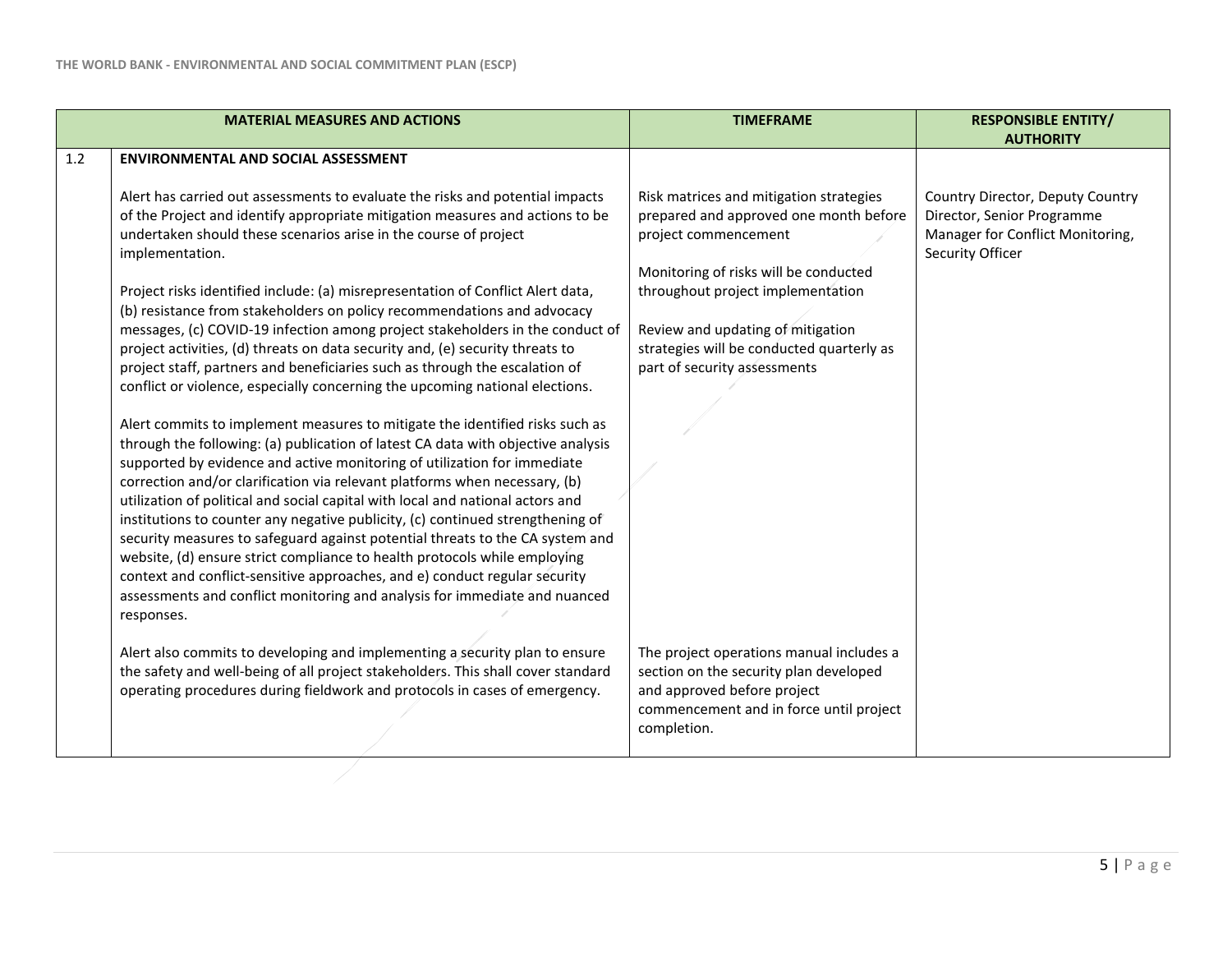|     | <b>MATERIAL MEASURES AND ACTIONS</b>                                                                                                                                                                                                                                                                                                                                           | <b>TIMEFRAME</b>                                                                                           | <b>RESPONSIBLE ENTITY/</b><br><b>AUTHORITY</b>              |
|-----|--------------------------------------------------------------------------------------------------------------------------------------------------------------------------------------------------------------------------------------------------------------------------------------------------------------------------------------------------------------------------------|------------------------------------------------------------------------------------------------------------|-------------------------------------------------------------|
| 1.3 | <b>MANAGEMENT TOOLS AND INSTRUMENTS</b>                                                                                                                                                                                                                                                                                                                                        |                                                                                                            |                                                             |
|     | Alert will harness its evidence bases and interoperable tools: the conflict<br>monitoring system, CEMS-ERN, risk perception mapping surveys of high-risk<br>areas in the Bangsamoro, multisectoral networks, and research toolboxes.                                                                                                                                           | Implementation of the management tools<br>and instruments required throughout<br>project implementation    | Senior Programme Manager, Alert<br>experts                  |
|     | The following will be implemented:<br>Conflict Alert process flow including data quality control protocols<br>Procedures for consultant and service providers management<br>Procedures for project partner organizations management<br>$\bullet$<br>Protocols for COVID-19 infection prevention and control<br>Alert Safety Policy and Personal Security and Safety Guidelines |                                                                                                            |                                                             |
| 1.4 | <b>MANAGEMENT OF CONTRACTORS</b>                                                                                                                                                                                                                                                                                                                                               |                                                                                                            |                                                             |
|     | Incorporate the relevant aspects of the ESCP, including the labor and service<br>management procedures for consultants and service providers and ensure that<br>the service providers and consultants comply with the ESHS specifications of<br>their respective contracts.                                                                                                    | Supervision of consultants and service<br>providers throughout project<br>implementation per approved work | Senior Programme Manager, Deputy<br><b>Country Director</b> |
|     | <b>ESS2: LABOR AND WORKING CONDITIONS</b>                                                                                                                                                                                                                                                                                                                                      |                                                                                                            |                                                             |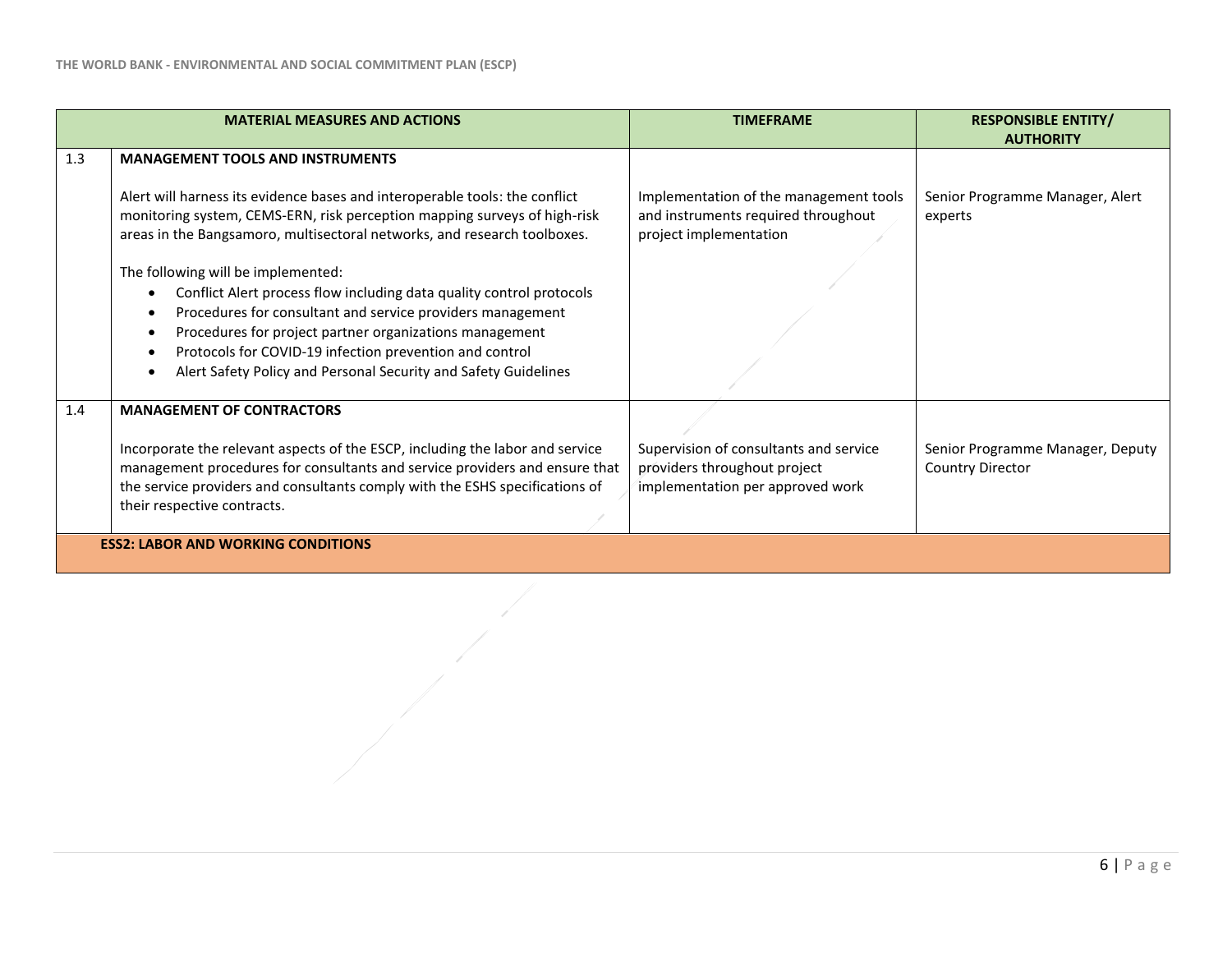|     | <b>MATERIAL MEASURES AND ACTIONS</b>                                                                                                                                                                                                                                                                                                                                                                                                                                                                                                                                                                                                                                                                                                             | <b>TIMEFRAME</b>                                                           | <b>RESPONSIBLE ENTITY/</b>                                                                |
|-----|--------------------------------------------------------------------------------------------------------------------------------------------------------------------------------------------------------------------------------------------------------------------------------------------------------------------------------------------------------------------------------------------------------------------------------------------------------------------------------------------------------------------------------------------------------------------------------------------------------------------------------------------------------------------------------------------------------------------------------------------------|----------------------------------------------------------------------------|-------------------------------------------------------------------------------------------|
| 2.1 | <b>LABOR MANAGEMENT PROCEDURES</b><br>Alert will implement the Project consistent with the Labor Code of the<br>Philippines (Presidential Decree No. 442, as amended) and the Omnibus Rules<br>Implementing the Labor Code.<br>Alert will prevent all forms of forced and child labor and implement relevant<br>child protection protocols and policies as mandated by the Republic Act 9231<br>or the Anti-Child Labor Law.<br>Alert will promote fair treatment, non-discrimination, and equal opportunity<br>for project workers. The basis of which are relevant national laws and Alert's<br>internal policies and guidelines on hiring and performance management,<br>including mechanisms for feedback and grievances consistent with the | Labor Management Procedures in force<br>throughout project implementation. | <b>AUTHORITY</b><br>Deputy Country Director, Senior<br>Finance and Administrative Officer |
|     | provisions indicated in Sections 2.2 and 2.3 of this document. This provision is<br>also consonant with World Bank ESS2 Environmental and Social Standard on<br>Labor and Working Conditions that includes mechanisms and protective<br>measures that ensure occupation and community health and safety especially<br>COVID-19 health protocol, temporary workers' camps, labor management<br>procedures, non-discrimination and equal opportunity, and provisions on the<br>treatment of direct and contracted workers and access to grievance<br>mechanism for all project workers.                                                                                                                                                            |                                                                            |                                                                                           |
|     |                                                                                                                                                                                                                                                                                                                                                                                                                                                                                                                                                                                                                                                                                                                                                  |                                                                            |                                                                                           |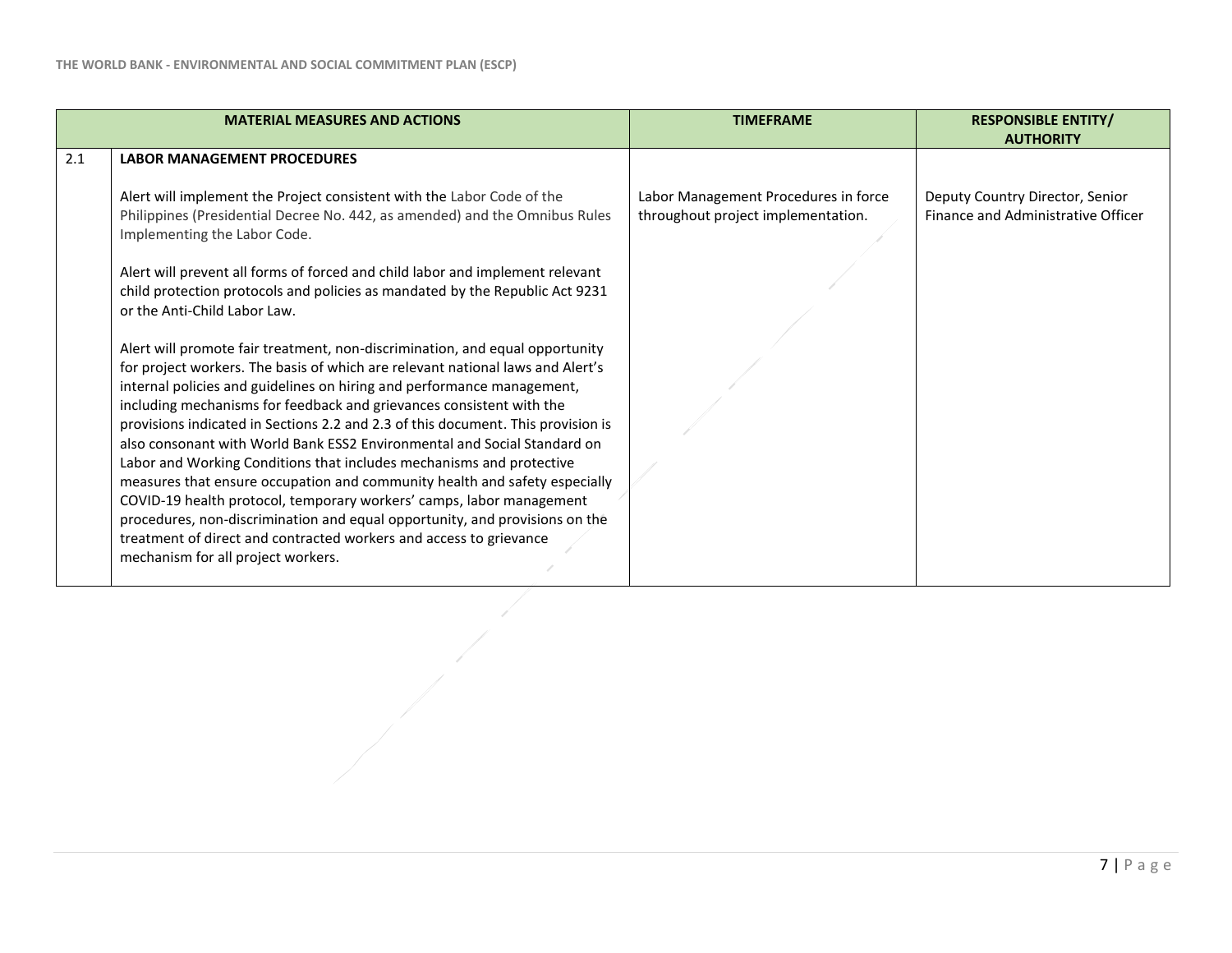|     | <b>MATERIAL MEASURES AND ACTIONS</b>                                                                                                                                                                                                                                                                                                                                                                                                                                                       | <b>TIMEFRAME</b>                                                                                      | <b>RESPONSIBLE ENTITY/</b><br><b>AUTHORITY</b>                        |  |
|-----|--------------------------------------------------------------------------------------------------------------------------------------------------------------------------------------------------------------------------------------------------------------------------------------------------------------------------------------------------------------------------------------------------------------------------------------------------------------------------------------------|-------------------------------------------------------------------------------------------------------|-----------------------------------------------------------------------|--|
| 2.2 | <b>GRIEVANCE MECHANISM FOR PROJECT WORKERS</b>                                                                                                                                                                                                                                                                                                                                                                                                                                             |                                                                                                       |                                                                       |  |
|     | Alert is committed to being accountable and conducts its work with the<br>highest standards of integrity. Accordingly, Alert will adopt and implement its<br>Safeguarding, Whistle-blowing and Dishonest Practices Policies as a<br>mechanism for complaints management, dispute resolution, and appropriate<br>response, including for project workers' HR-related grievances.                                                                                                            | Grievance mechanism developed,<br>approved, and implemented from project<br>start date to completion. | Deputy Country Director, Senior<br>Finance and Administrative Officer |  |
|     | These policies guide how to raise concerns about malpractice in the conduct of<br>individuals within Alert, partner organizations or any other associated<br>organizations.                                                                                                                                                                                                                                                                                                                |                                                                                                       |                                                                       |  |
|     | It ensures raising any serious concerns with confidence and without having to<br>worry about being victimized, discriminated against or disadvantaged in any<br>way as a result.                                                                                                                                                                                                                                                                                                           |                                                                                                       |                                                                       |  |
| 2.3 | OCCUPATIONAL HEALTH AND SAFETY (OHS) MEASURES                                                                                                                                                                                                                                                                                                                                                                                                                                              |                                                                                                       |                                                                       |  |
|     | Alert will implement its Environment, Health and Safety (EHS) Policy and<br>Personal Security and Safety Guidelines therein to provide security, health and<br>safety guidelines and ensure the provision of practical, logistical and or<br>psychological support to project staff in the event of emergencies. This also<br>includes the provision of accident insurance, especially during fieldwork, and<br>securing safety and security covenants with project staff and consultants. | Implemented, monitored, and updated as<br>applicable throughout project<br>implementation.            | Deputy Country Director, Senior<br>Finance and Administrative Officer |  |
|     | To safeguard against infection and the spread of COVID-19 among project<br>stakeholders, health protocols and guidelines outlined in the manual will<br>strictly be enforced by Alert throughout implementation. The manual will be<br>updated periodically to adapt to changes in context, particularly to COVID-19                                                                                                                                                                       |                                                                                                       |                                                                       |  |
|     | infection rates, government policies, and localized health guidelines in project<br>areas.                                                                                                                                                                                                                                                                                                                                                                                                 |                                                                                                       |                                                                       |  |
|     | <b>ESS 10: STAKEHOLDER ENGAGEMENT AND INFORMATION DISCLOSURE</b>                                                                                                                                                                                                                                                                                                                                                                                                                           |                                                                                                       |                                                                       |  |